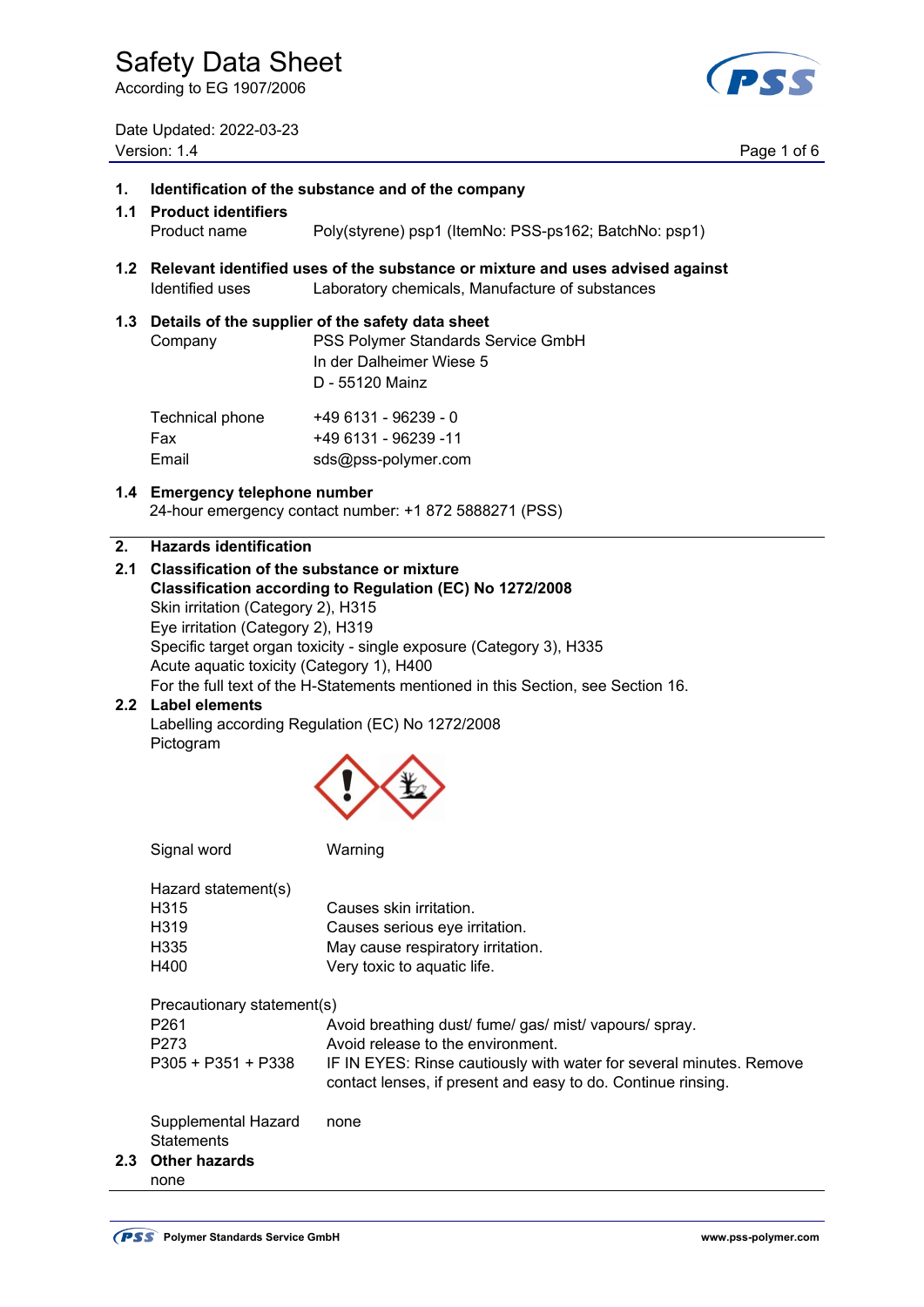According to EG 1907/2006 Product name: Poly(styrene) psp1 Date Updated: 2022-03-23 Page 2 of 6<br>Version: 1.4 Page 2 of 6



#### **3. Composition / information on ingredients**

#### **3.1 Substances**

| Synonyms:         | Hexylbenzene, 1-Phenylhexane |
|-------------------|------------------------------|
| Formula:          | $C_{12}H_{18}$               |
| Molecular Weight: | 162,27 g/mol                 |
| $CAS-No.$         | 1077-16-3                    |
| $EC$ No.:         | 214-070-7                    |

#### **Hazardous ingredients according to Regulation (EC) No 1272/2008**

| Component    | Classification                                   | Concentration            |
|--------------|--------------------------------------------------|--------------------------|
| Hexylbenzene | Skin irritation 2; Eye irritation 2; Stot se 3;  | $\overline{\phantom{0}}$ |
|              | Acute aquatic toxicity 1; H315, H319, H335, H400 |                          |

For the full text of the H-Statements and R-Phrases mentioned in this Section, see Section 16

#### **4. First aid measures**

#### **4.1 Description of first aid measures**

#### **General advice**

Consult a physician. Show this safety data sheet to the doctor in attendance.

#### **If inhaled**

 If breathed in, move person into fresh air. If not breathing, give artificial respiration. Consult a physician.

#### **In case of skin contact**

Wash off with soap and plenty of water. Consult a physician.

#### **In case of eye contact**

Rinse thoroughly with plenty of water for at least 15 minutes and consult a physician.

#### **If swallowed**

 Do NOT induce vomiting. Never give anything by mouth to an unconscious person. Rinse mouth with water. Consult a physician.

#### **4.2 Most important symptoms and effects, both acute and delayed**

 The most important known symptoms and effects are described in the labelling (see section 2.2) and/or in section 11.

#### **4.3 Indication of any immediate medical attention and special treatment needed**  no data available

### **5. Fire fighting measures**

#### **5.1 Extinguishing media**

#### **Suitable extinguishing media**

 For small (incipient) fires, use media such as "alcohol" foam, dry chemical, or carbon dioxide. For large fires, apply water from as far as possible. Use very large quantities (flooding) of water applied as a mist or spray; solid streams of water may be ineffective. Cool all affected containers with flooding quantities of water.

#### **5.2 Special hazards arising from the substance or mixture**  Carbon oxides.

#### **5.3 Advice for fire fighters**

Wear self contained breathing apparatus for fire fighting if necessary.

#### **5.4 Further information**

Use water spray to cool unopened containers.

#### **6. Accidental release measures**

#### **6.1 Personal precautions, protective equipment and emergency procedures**

 Use personal protective equipment. Avoid breathing vapours, mist or gas. Ensure adequate ventilation. Remove all sources of ignition. Evacuate personnel to safe areas. Beware of vapours accumulating to form explosive concentrations. Vapours can accumulate in low areas. For personal protection see section 8.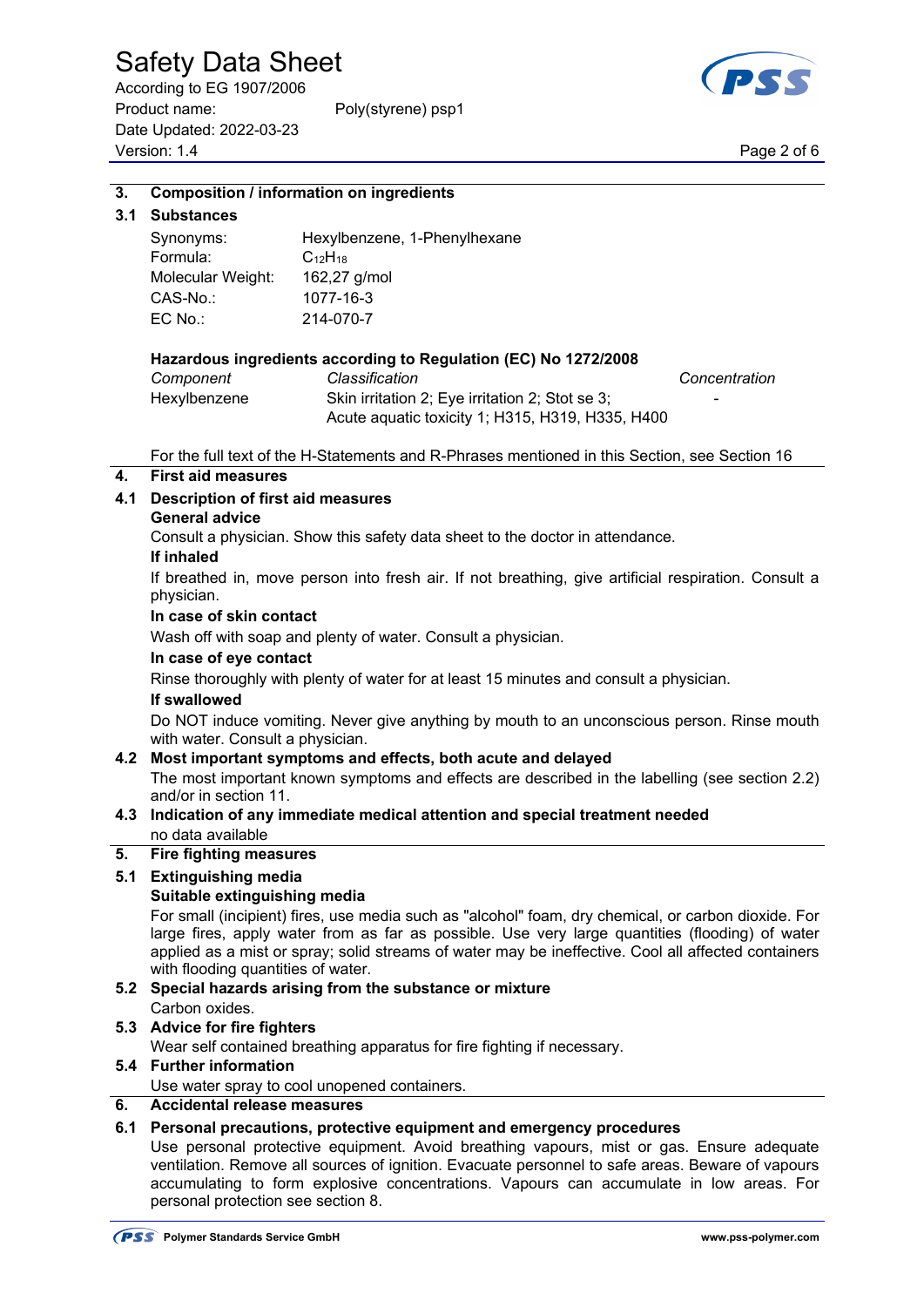According to EG 1907/2006 Product name: Poly(styrene) psp1 Date Updated: 2022-03-23 Page 3 of 6<br>Version: 1.4 Page 3 of 6



#### **6.2 Environmental precautions**  Prevent further leakage or spillage if safe to do so. Do not let product enter drains. Discharge into the environment must be avoided. **6.3 Methods and materials for containment and cleaning up**  Contain spillage, and then collect with an electrically protected vacuum cleaner or by wet brushing and place in container for disposal according to local regulations (see section 13). Keep in suitable, closed containers for disposal. **6.4 Reference to other sections**  For disposal see section 13. **7. Handling and storage 7.1 Precautions for safe handling**  Avoid contact with skin and eyes. Avoid inhalation of vapour or mist. Keep away from sources of ignition - No smoking. Take measures to prevent the build up of electrostatic charge. For precautions see section 2.2. **7.2 Conditions for safe storage, including any incompatibilities**  Store in cool place. Keep container tightly closed in a dry and well-ventilated place. Containers which are opened must be carefully resealed and kept upright to prevent leakage. **7.3 Specific end use(s)**  A part from the uses mentioned in section 1.2 no other specific uses are stipulated. **8. Exposure controls / personal protection 8.1 Control parameters**  Components with workplace control parameters **8.2 Exposure controls Appropriate engineering controls**  Handle in accordance with good industrial hygiene and safety practice. Wash hands before breaks and at the end of workday.  **Eye/face protection**  Safety glasses with side-shields conforming to EN166 Use equipment for eye protection tested and approved under appropriate government standards such as NIOSH (US) or EN 166(EU). **Skin protection** Handle with gloves. Gloves must be inspected prior to use. Use proper glove removal technique (without touching glove's outer surface) to avoid skin contact with this product. Dispose of contaminated gloves after use in accordance with applicable laws and good laboratory practices. Wash and dry hands. The selected protective gloves have to satisfy the specifications of EU Directive 89/686/EEC and the standard EN 374 derived from it. **Full contact**  Material: Nitrile rubber Minimum layer thickness: 0,4 mm Break through time: 480 min Material tested:Camatril® (KCL 730) **Splash contact**  Material: Nitrile rubber

Minimum layer thickness: 0,2 mm

Break through time: 30 min

Material tested:Dermatril® P (KCL 743)

Data source: KCL GmbH, D-36124 Eichenzell, phone +49 (0)6659 87300, e-mail sales@kcl.de, test method: EN374

 If used in solution, or mixed with other substances, and under conditions which differ from EN 374, contact the supplier of the CE approved gloves. This recommendation is advisory only and must be evaluated by an industrial hygienist and safety officer familiar with the specific situation of anticipated use by our customers. It should not be construed as offering an approval for any specific use scenario.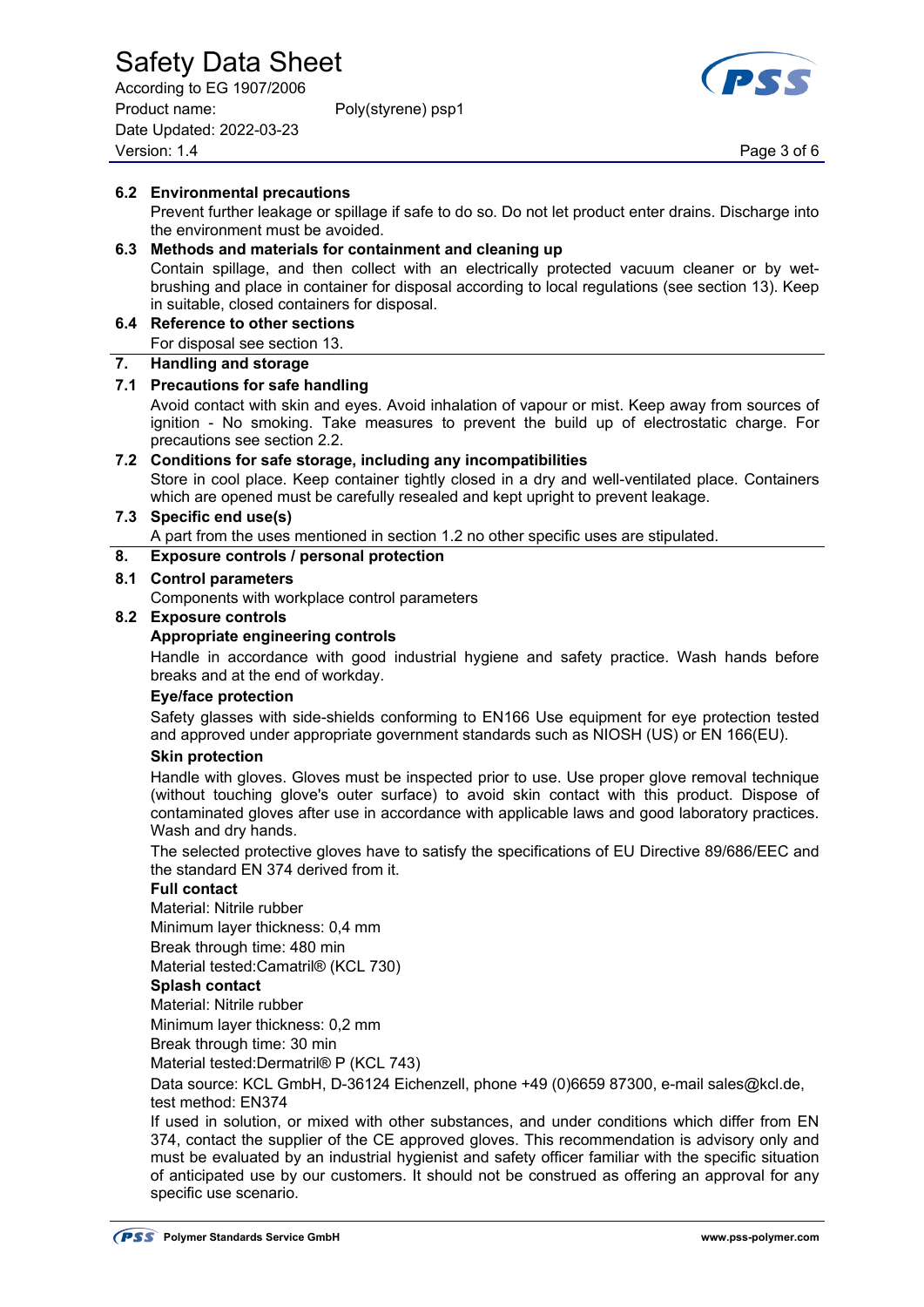According to EG 1907/2006 Product name: Poly(styrene) psp1 Date Updated: 2022-03-23 Page 4 of 6<br>Version: 1.4 Page 4 of 6



#### **Body Protection**

 Impervious clothing; The type of protective equipment must be selected according to the concentration and amount of the dangerous substance at the specific workplace.

#### **Respiratory protection**

 Where risk assessment shows air-purifying respirators are appropriate use a full-face respirator with multi-purpose combination (US) or type ABEK (EN 14387) respirator cartridges as a backup to engineering controls. If the respirator is the sole means of protection, use a full-face supplied air respirator. Use respirators and components tested and approved under appropriate government standards such as NIOSH (US) or CEN (EU).

#### **Control of environmental exposure**

 Prevent further leakage or spillage if safe to do so. Do not let product enter drains. Discharge into the environment must be avoided.

#### **9. Physical and chemical properties**

#### **9.1 Information on basic physical and chemical properties**

| Appearance                                                                              | Form: clear, liquid                |
|-----------------------------------------------------------------------------------------|------------------------------------|
|                                                                                         | Colour: colourless                 |
| Odour                                                                                   | no data available                  |
| <b>Odour Threshold</b>                                                                  | no data available                  |
| pH                                                                                      | no data available                  |
| Melting point/freezing point                                                            | Melting point/range: -61 °C - lit. |
| Initial boiling point and boiling range                                                 | 226 °C - lit.                      |
| <b>Flash Point</b>                                                                      | 83 °C - closed cup                 |
| <b>Evaporation rate</b>                                                                 | no data available                  |
| Flammability                                                                            | no data available                  |
| Upper/lower flammability or explosive limits                                            | no data available                  |
| Vapour pressure                                                                         | no data available                  |
| Vapour density                                                                          | no data available                  |
| Relative density                                                                        | 0,861 g/cm <sup>3</sup> at 25 °C   |
| Water solubility                                                                        | no data available                  |
| Partition coefficient: n- Octanol/Water                                                 | no data available                  |
| Auto ignition temperature                                                               | no data available                  |
| Decomposition temperature                                                               | no data available                  |
| Viscosity                                                                               | no data available                  |
| <b>Explosive properties</b>                                                             | no data available                  |
| Oxidizing properties                                                                    | no data available                  |
| 9.2 Other safety information                                                            |                                    |
| no data available                                                                       |                                    |
| 10. Stability and reactivity                                                            |                                    |
| 10.1 Reactivity                                                                         |                                    |
| no data available                                                                       |                                    |
| <b>10.2 Chemical stability</b>                                                          |                                    |
| Stable under recommended storage conditions.<br>10.3 Possibility of hazardous reactions |                                    |
| no data available                                                                       |                                    |
| 10.4 Conditions to avoid                                                                |                                    |
| Heat, flames and sparks.                                                                |                                    |
| 10.5 Incompatible materials                                                             |                                    |

Strong oxidizing agents

### **10.6 Hazardous decomposition products**  Other decomposition products - no data available In the event of fire: see section 5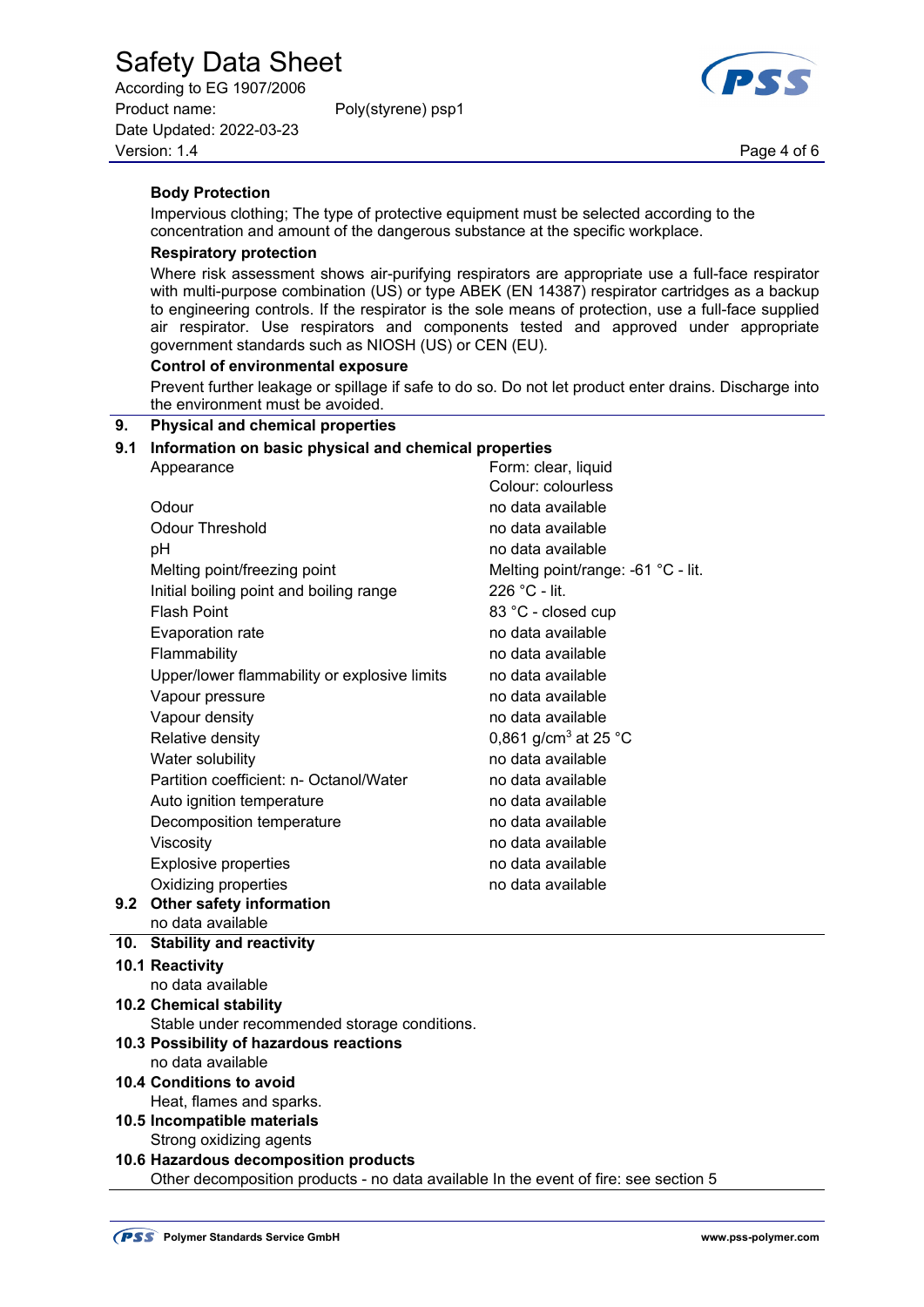According to EG 1907/2006 Product name: Poly(styrene) psp1 Date Updated: 2022-03-23 Page 5 of 6<br>Version: 1.4 Page 5 of 6



| 11. Toxicological information                                                                                                                                                                                                                                                     |
|-----------------------------------------------------------------------------------------------------------------------------------------------------------------------------------------------------------------------------------------------------------------------------------|
| 11.1 Information on toxicological effects                                                                                                                                                                                                                                         |
| <b>Acute toxicity</b>                                                                                                                                                                                                                                                             |
| no data available                                                                                                                                                                                                                                                                 |
| <b>Skin corrosion/irritation</b>                                                                                                                                                                                                                                                  |
| no data available                                                                                                                                                                                                                                                                 |
| Serious eye damage/eye irritation                                                                                                                                                                                                                                                 |
| no data available                                                                                                                                                                                                                                                                 |
| Respiratory or skin sensitisation                                                                                                                                                                                                                                                 |
| no data available                                                                                                                                                                                                                                                                 |
| <b>Germ cell mutagenicity</b>                                                                                                                                                                                                                                                     |
| no data available                                                                                                                                                                                                                                                                 |
| Carcinogenicity                                                                                                                                                                                                                                                                   |
| IARC: No component of this product present at levels greater than or equal to 0.1% is identified<br>as probable, possible or confirmed human carcinogen by IARC.                                                                                                                  |
| <b>Reproductive toxicity</b>                                                                                                                                                                                                                                                      |
| no data available                                                                                                                                                                                                                                                                 |
| Specific target organ toxicity - single exposure                                                                                                                                                                                                                                  |
| Inhalation - May cause respiratory irritation.                                                                                                                                                                                                                                    |
| Specific target organ toxicity - repeated exposure                                                                                                                                                                                                                                |
| no data available                                                                                                                                                                                                                                                                 |
| <b>Aspiration hazard</b>                                                                                                                                                                                                                                                          |
| no data available                                                                                                                                                                                                                                                                 |
| <b>Additional Information</b>                                                                                                                                                                                                                                                     |
| <b>RTECS: Not available</b>                                                                                                                                                                                                                                                       |
| To the best of our knowledge, the chemical, physical, and toxicological properties have not been                                                                                                                                                                                  |
| thoroughly investigated.                                                                                                                                                                                                                                                          |
| 12. Ecological information                                                                                                                                                                                                                                                        |
| 12.1 Toxicity                                                                                                                                                                                                                                                                     |
| no data available                                                                                                                                                                                                                                                                 |
| 12.2 Persistence and degradability                                                                                                                                                                                                                                                |
| no data available                                                                                                                                                                                                                                                                 |
| 12.3 Bioaccumulative potential<br>no data available                                                                                                                                                                                                                               |
| 12.4 Mobility in soil                                                                                                                                                                                                                                                             |
| no data available                                                                                                                                                                                                                                                                 |
| 12.5 Results of PBT and vPvB assessment                                                                                                                                                                                                                                           |
| PBT/vPvB assessment not available as chemical safety assessment not required/not conducted                                                                                                                                                                                        |
| 12.6 Other adverse effects                                                                                                                                                                                                                                                        |
| Very toxic to aquatic life.                                                                                                                                                                                                                                                       |
| 13. Disposal considerations                                                                                                                                                                                                                                                       |
| 13.1 Waste treatment methods                                                                                                                                                                                                                                                      |
| <b>Product</b>                                                                                                                                                                                                                                                                    |
| This combustible material may be burned in a chemical incinerator equipped with an afterburner<br>and scrubber. Offer surplus and non-recyclable solutions to a licensed disposal company.<br>Contact a licensed professional waste disposal service to dispose of this material. |

### **Contaminated packaging**

Dispose of as unused product.